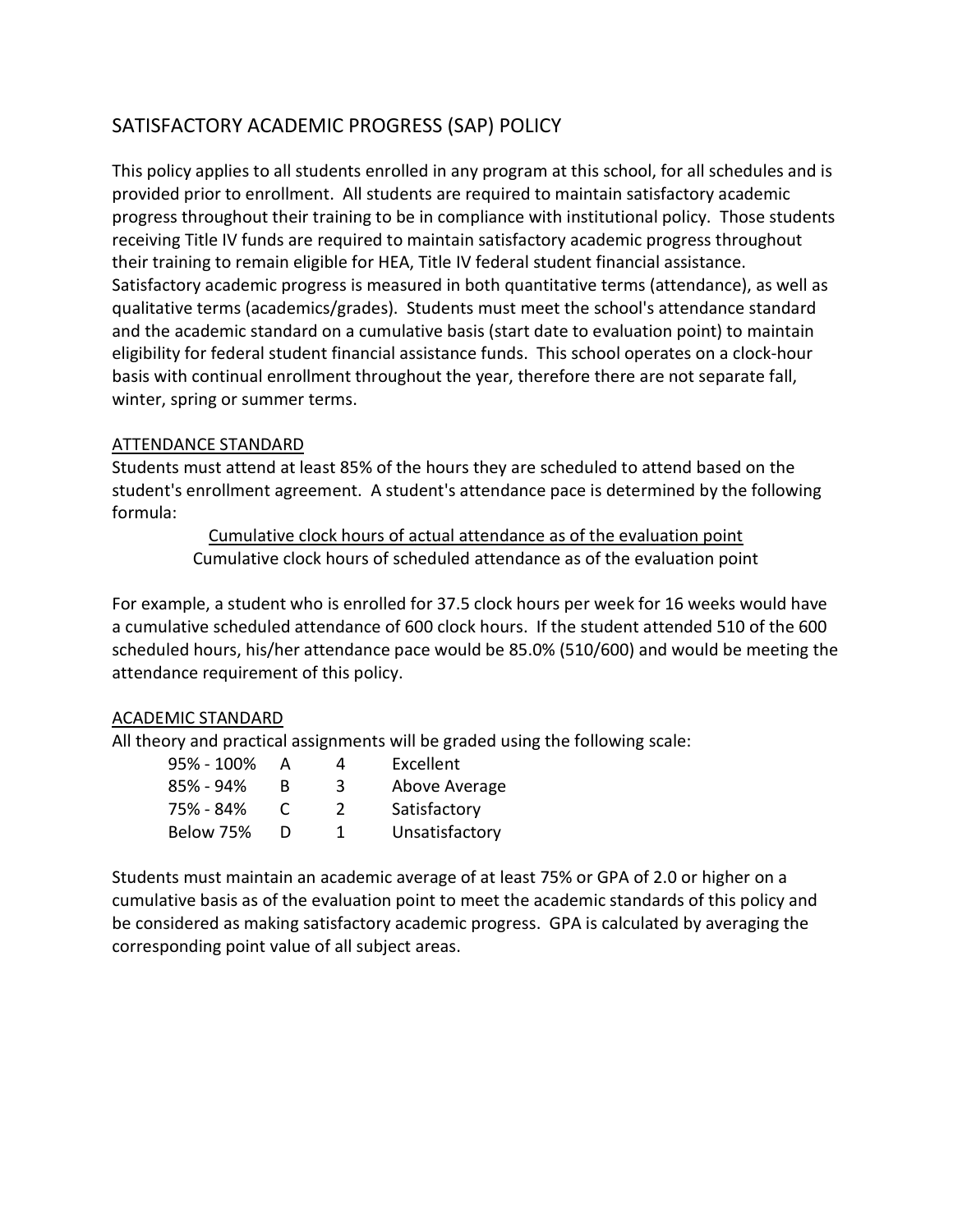### REVIEW AND EVALUATION PERIODS

Students are considered to be making satisfactory academic progress during their initial evaluation period. Student progress will be reviewed by the institution on a monthly basis to identify students who may be at risk regarding satisfactory academic progress. At risk students will be counseled and advised regarding efforts to improve progress. Formal satisfactory academic progress evaluations, which determine continuing eligibility for federal student aid, will be performed at the end of each payment period. Evaluations will be mailed to the student within 7 school business days of the student completing the required hours. Students who meet the attendance and academic standards described herein will be considered to be making satisfactory academic progress until the next scheduled evaluation. Any student who does not achieve the minimum standards is no longer eligible for HEA, Title IV federal student financial assistance. At this time, the student will have to make payments to remain in school. Students are not permitted to appeal a financial aid suspension.

Evaluations will be performed according to the following schedule:

|                            | <b>Hours Completed</b> |      |      |
|----------------------------|------------------------|------|------|
| Cosmetology                | 500                    | 1000 | 1500 |
| <b>Esthetics</b>           | 300                    | 600  |      |
| <b>Advanced Manicurist</b> | 215                    | 430  |      |

### REINSTATEMENT OF FEDERAL FINANCIAL AID

Federal student financial aid is suspended when a student is considered as not making satisfactory academic progress. Aid will be reinstated when the student improves his/her attendance or academics to a level such that minimum standards have been met. If the student begins a payment period not making satisfactory academic progress but reverses that designation before the end of that payment period, the student will be eligible for federal aid for that payment period.

## WITHDRAWALS AND RE-ENROLLMENT

Students do not enroll in separate courses and therefore cannot withdraw from separate courses. If a student withdraws from a program of study and re-enrolls in the same program within 180 calendar days of withdrawal, the student is treated as returning to the same payment period that was in place when the student withdrew and must complete any clock hours for which the student previously received federal funding before being eligible for additional funding. A student who re-enrolls in a program after more than 180 calendar days have elapsed since withdrawal may be eligible for federal aid for the remaining hours the student must complete. All students who are re-enrolling are reinstated under the same SAP status as they had prior to their departure.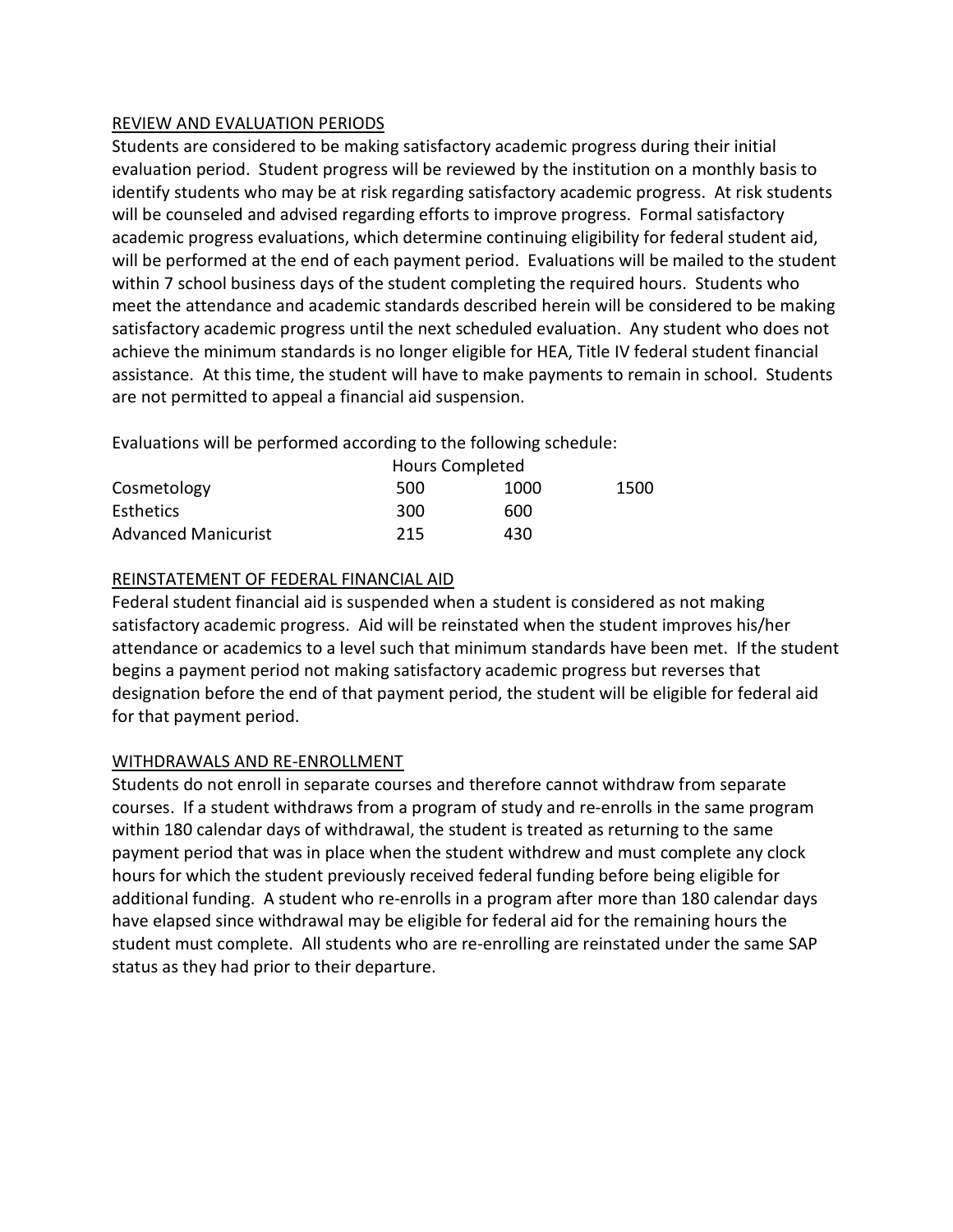### ENROLLMENT IN A SECOND PROGRAM

If a student enrolls in a second program and does not transfer any hours from a previous program both quantitative (attendance) and qualitative (academic) standards will be calculated from the beginning of the second program. If a student enrolls in a second program and transfers hours from a previously enrolled program, the hours transferred count as both attempted and completed for quantitative (attendance) standard calculations. All grades received from the classes which are being used for transfer hours will be calculated in the qualitative (academic) standard for the second program.

### COURSE INCOMPLETES , REPETITIONS AND NON-CREDIT REMEDIAL COURSES

The institution does not offer grades of "incomplete", course repetitions, or non-credit remedial courses. Therefore, the school has no policies regarding these, and they have no impact on SAP.

### MAXIMUM TIME FRAME

The normal time frames and maximum time frames required for program completion are listed below in scheduled hours. Students who maintain satisfactory academic progress in attendance will complete the program during the allowable maximum time frame. Students who do not complete all requirements for graduation by their maximum time frame will be terminated from school. Re-enrollment will be necessary to complete program requirements. Any periods where a student does not receive Title IV aid will count toward the student's maximum time frame.

|                                       | Normal Time Frame<br>100% of contracted hrs | Maximum Time Frame<br>117% of contracted hrs |
|---------------------------------------|---------------------------------------------|----------------------------------------------|
| Cosmetology - Part Day                | 75 weeks - 1500 hours                       | 88 weeks - 1764 hours                        |
| <b>Esthetics - Part Day</b>           | 30 weeks - 600 hours                        | 35 weeks - 705 hours                         |
| <b>Advanced Manicurist - Part Day</b> | 22 weeks - 430 hours                        | 25 weeks - 505 hours                         |

#### TRANSFER STUDENTS

Transfer hours from another institution or from another program at this institution that are accepted toward the student's program are counted as both attempted and completed hours for the purpose of determining the maximum time frame period. SAP evaluation periods are based on actual contracted hours at this institution. If the number of hours to be completed is greater than 1000, the student will be evaluated at 500 hours, 1000 hours, and upon completion of the remainder of hours. If the number of hours to be completed is less than 1000, the student will be evaluated at the midpoint, and upon completion of his/her hours. Grades for classes which apply to the new program will be used in the Academic calculation for SAP.